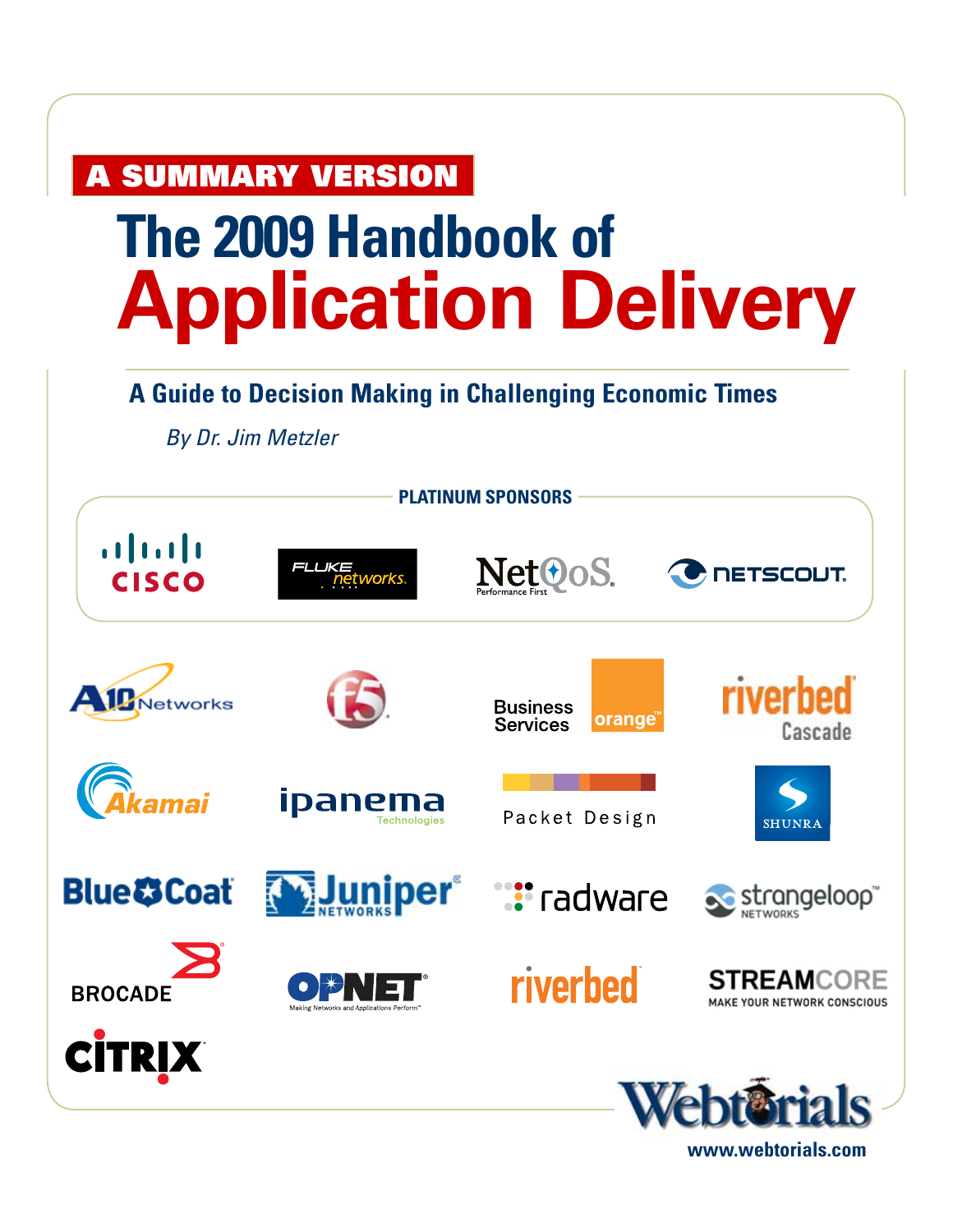## **Introduction**

This document highlights the key concepts that are contained in the 2009 Application Delivery Handbook. Throughout this document, the full version of the handbook will be referred to as The Handbook and the summary will be referred to as the handbook summary. Readers seeking more detailed information on any of the topics covered in the handbook summary should download The Handbook $^1$ .

Throughout the handbook summary, the phrase *application delivery* will refer to the task of ensuring that the applications that an enterprise uses:

- Can be effectively managed
- Exhibit acceptable performance
- Incorporate appropriate levels of security
- Are cost effective

Over the last few years application delivery has become a priority for virtually all IT organizations. However, while many IT organizations have become better at application delivery, the majority of IT organizations struggle with this highly complex task. One of the primary goals of The Handbook is to help IT organizations become better with application delivery. One of the ways that The Handbook summary achieves that goal is by creating and analyzing a framework that IT organizations can customize for use in their environment. The four primary components of the framework are:

- Planning
- Network and application optimization
- Management
- Control

Another way that The Handbook achieves that goal is by identifying criteria that IT organizations can use when evaluating alternative solutions.

#### **The Worldwide Economic Environment**

In 2009 the economy is politely referred to as being *challenging*. While this challenging economic environment will certainly put pressure on IT budgets, IT organizations need to continue to invest in application delivery solutions. That follows in large part because IT organizations have made, and continue to make, significant investments in enterprise applications to support key business processes. IT organizations need to protect these investments, and the business processes that they enable, by ensuring that these applications can be effectively delivered. It also follows because many of the optimization techniques described in chapter 6 of The Handbook will reduce cost and many of the techniques described in the rest of The Handbook also contribute to the IT organization's ability to manage cost. For example, the majority of IT organizations are deploying virtualized servers as a way to reduce cost. As discussed in chapter 4 of The Handbook, these initiatives will not be successful if IT organizations do not overcome the management challenges that are associated with virtualized servers.

<sup>1</sup> The 2009 Application Delivery Handbook is available at<http://webtorials.com/abstracts/2009-Application-Delivery-Handbook.htm>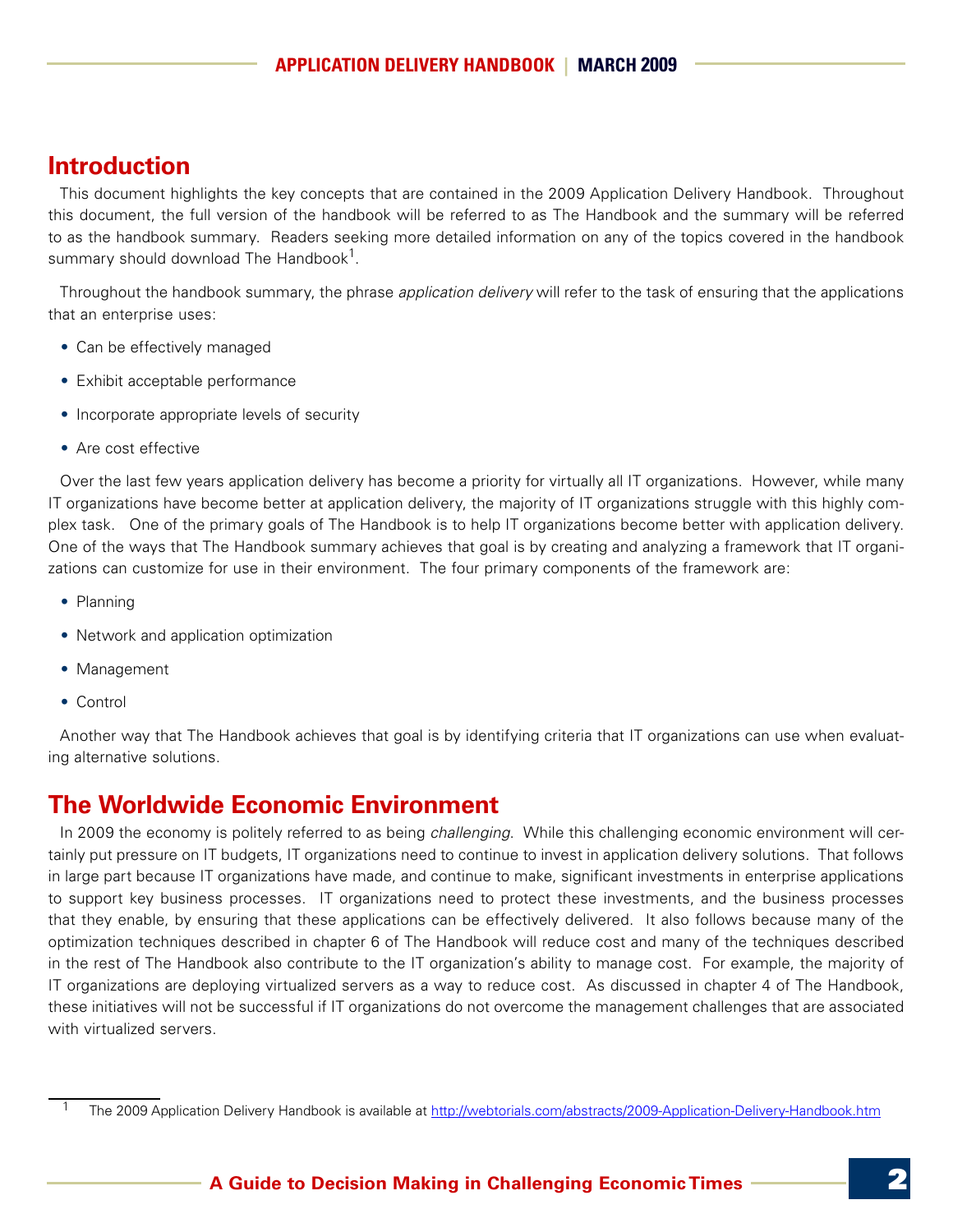## **Application Delivery Challenges**

One of the key challenges associated with ensuring acceptable application delivery is that in the vast majority of instances it is the end user, and not the IT organization, that first notices application degradation. Making matters worse, when the IT organization is made aware that the performance of an application is degrading, the organization is often unsure of the cause in part because any component of IT could be the cause of that degradation.

In addition, in most instances:

- IT organizations tend to plan and manage each component of IT in isolation from each other.
- • In many instance, each component of the IT infrastructure can perform well, yet the overall performance of the application is unacceptable.
- White papers and other documents that are intended to help IT organizations get better at application delivery tend to focus on just one component of IT. As such, these documents provide little guidance relative to the end-to-end issues caused by complex applications running over a complex infrastructure.

The Handbook is designed to provide the end-to-end guidance that the typical white paper cannot provide. An unfortunate side affect of providing that guidance is that The Handbook is lengthy which is why this summary handbook was created.

As noted, one of the key challenges associated with ensuring acceptable application performance is that the individual groups within the IT organization function in a siloed or stove-piped fashion. That means that these groups typically do not share:

- Terminology<sup>2</sup>
- • Goals
- • Tools
- Processes

While they can make some progress on their own, there is a limit to how much success the rank and file of the IT organization can make relative to eliminating organizational and technological silos. This creates a CIO mandate whereby the CIO must drive a transformation to where the IT infrastructure organization focuses not on individual technologies, but on a systematic approach to application delivery. For example, the role of the network operations center (NOC) has changed significantly. In most cases, this change has occurred without the support of senior IT management. In large part due to the lack of that support, roughly a quarter of NOCs do not satisfy the current expectations that are placed on the NOC. Using the NOC as just one example of the CIO mandate, what is needed is for senior IT managers to drive the evolution to an Integrated Operations Center (IOC) that has effective tools and processes to support all components of IT, both individually and as an end-to-end system.

The complexity of application delivery is driven in part by the evolving applications environment. Some of the components of that environment that drive complexity include:

- An application development process that largely ignores the impact of the WAN.
- The webification of applications that introduces protocols that are chatty and dense.

<sup>&</sup>lt;sup>2</sup> The word *service* is a good example of this lack of common terminology. The various subgroups within an IT organization typically use the word service to refer to different things.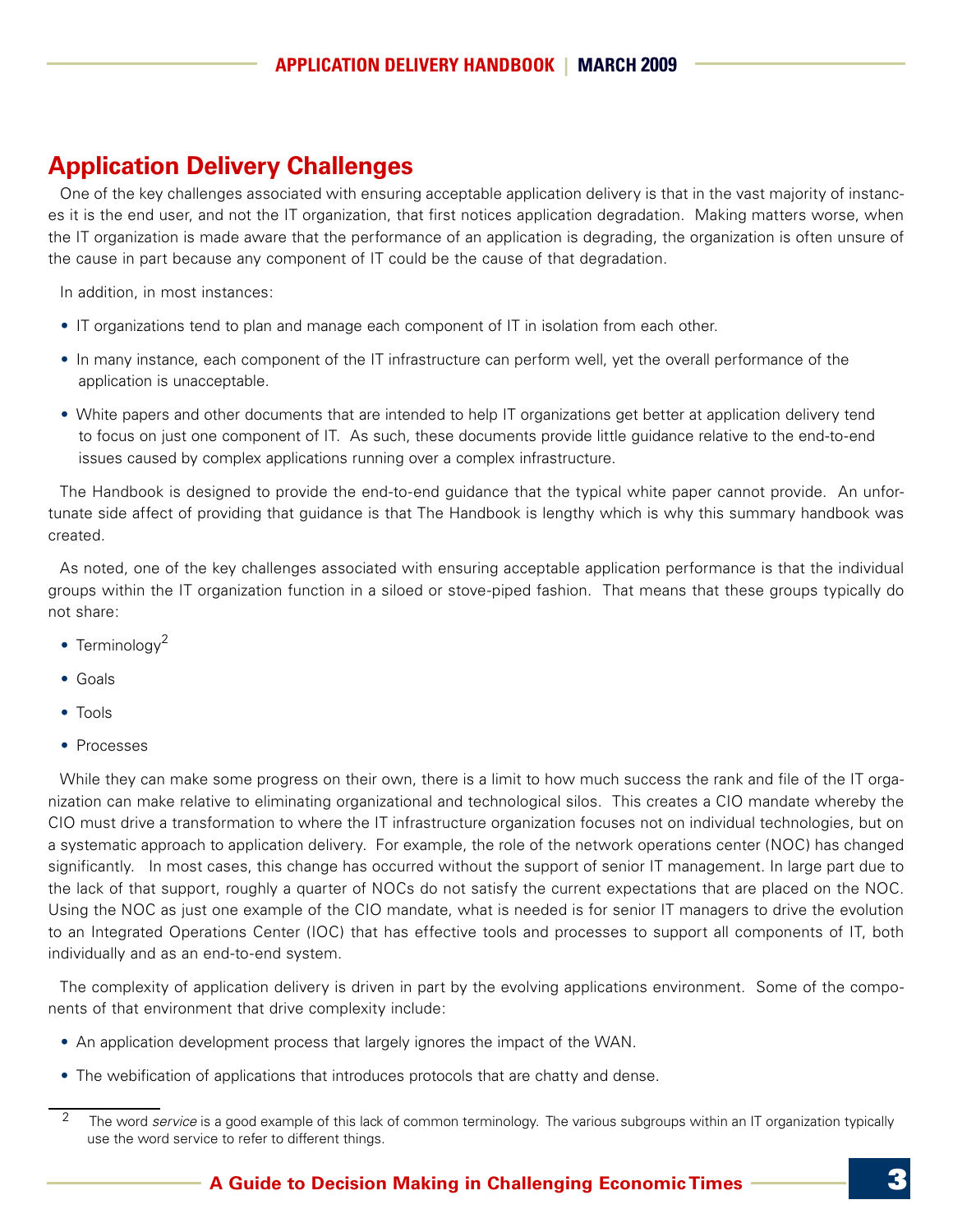- Server consolidation that results in more users accessing applications over a WAN.
- Data center consolidation that results in the WAN link between the user and the application being lengthy and hence exhibiting high levels of latency and packet loss.
- The decentralization of employees that results in even more employees accessing applications over the WAN.
- The use of Software as a Service that results in less IT control over the management and performance of applications.
- The deployment of distributed applications, which introduces additional sources of delay.
- The use of Web 2.0 applications and application development techniques both of which result in less IT control over the management and performance of applications.

Another factor that increases the complexity of application delivery is virtualization. There can be compelling reasons to virtualize servers, desktops and storage. However, each of these initiatives present distinct management and/or optimization challenges.

## **Planning**

There are a number of planning functions that are critical to successful application delivery. One of these functions is the use of WAN emulation to enable software engineers to develop applications that perform well over a WAN. Another key function is baselining. Baselining provides a reference from which service quality and application delivery effectiveness can be measured. It does so by quantifying the key characteristics (e.g., response time, utilization and delay) of applications and various IT resources including servers, WAN links and routers.

An important task for all IT organizations is to integrate planning and operations. One of the reasons to integrate planning and operations is that it results in the reduction in the number of management tools that must be acquired and supported. This reduces cost, which is particularly important in this challenging economic environment. Another reason to integrate planning and operations is because it also increases the communications within the IT organization. This follows because fewer tools result in less disagreement over the health of the IT infrastructure and the applications that use that infrastructure. One of the technologies that can be used to better integrate planning and operations is route analytics.

### **Network and Application Optimization**

The phrase *network and application optimization* refers to an extensive set of techniques that organizations have deployed in an attempt to optimize the performance of networks and applications as part of assuring acceptable application performance. The primary role these techniques play is to:

- Reduce the amount of data sent over the WAN.
- Ensure that the WAN link is never idle if there is data to send.
- Reduce the number of round trips (a.k.a., transport layer or application turns) necessary for a given transaction.
- Mitigate the inefficiencies of protocols and applications.
- Offload computationally intensive tasks from client systems and servers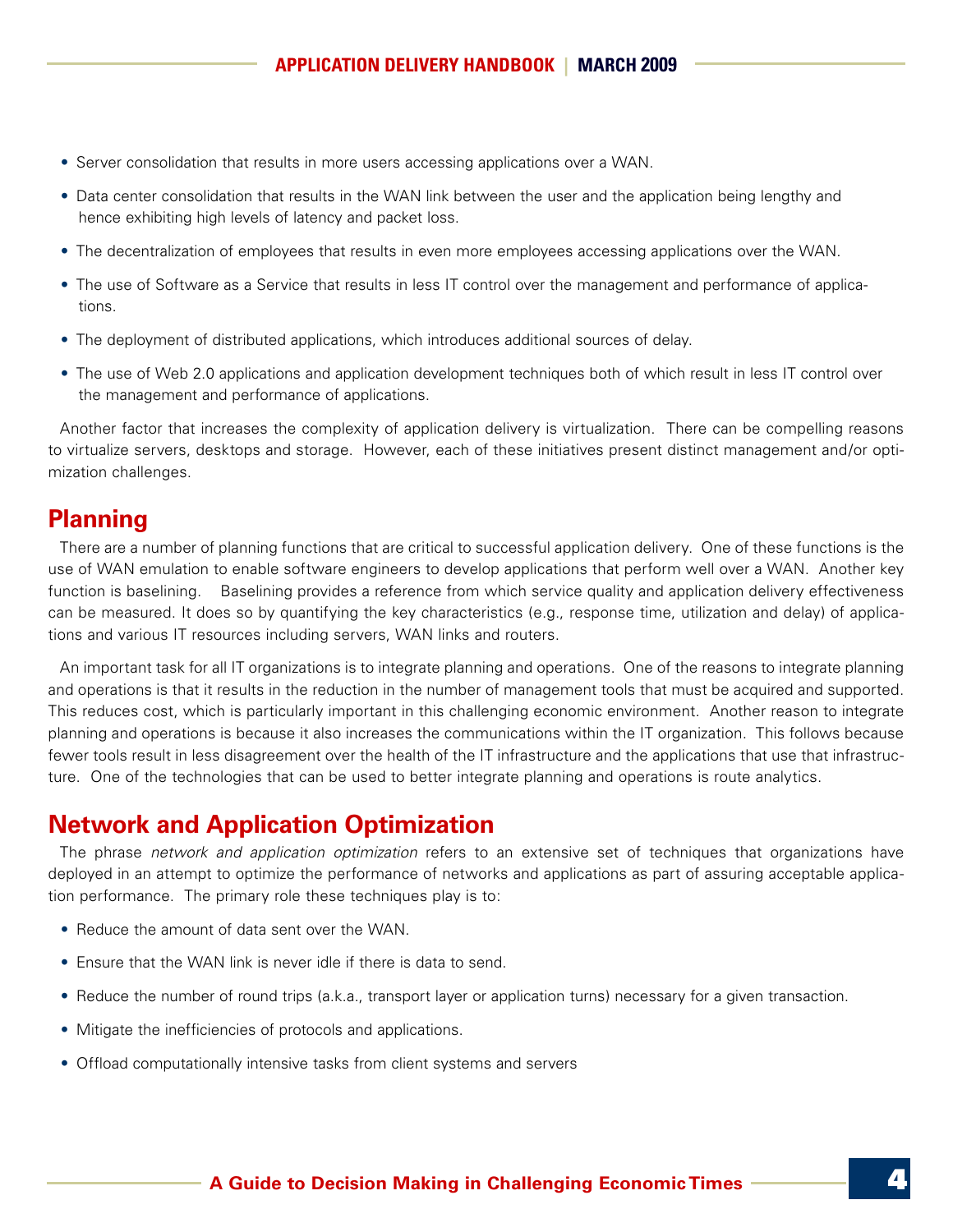Some of the basic tasks of network and application optimization can be gained by deploying devices that function within the packet delivery network. By *packet delivery* network is meant the packet payload and the transport, network and data link layers of the Internet protocol suite. However, more sophisticated techniques require an application delivery network (ADN). ADN solutions leverage functionality that resides higher in the OSI protocol stack and can improve the effectiveness of application delivery based on the ability of these solutions to recognize application layer signatures and to then differentiate among the various applications that share and contend for common transport resources. Some of the primary ADN characteristics include optimization, management and control.

There are two principal categories of network and application optimization products. One category is typically referred to as a WAN Optimization Controller (WOC). WOCs are often referred to as *symmetric solutions* because they typically require an appliance in both the data center as well as the branch office. In most cases, WOCs are implemented as an appliance. As is described below, however, some vendors have implemented virtualized WOCs. This class of solution is often referred to as a s*oftware only solution* or as a *soft WOC*.

The goal of a WOC is to improve the performance of applications delivered from the data center to the branch office or directly to the end user over networks such as Frame Relay, ATM or MPLS. WOCs implement a wide variety of technologies, including caching, compression, congestion control, forward error correction, protocol acceleration, as well as request prediction and spoofing.

The second category of network and application optimization products is typically referred to as Application Delivery Controllers (ADCs). ADCs began as simple layer 4 load balancers but now provide a wide range of functionality including SSL offload, application firewall, global traffic distribution, rate shaping, DDoS/DoS protection, asymmetrical application acceleration and response time monitoring.

Just as devices such as servers can be virtualized, so can appliances such as WOCs. A *Virtual Appliance* is based on network appliance software, together with its operating system, running in a virtual machine in a virtualized server. Virtual appliances can include WOCs, firewalls, and performance monitoring solutions among others. A virtual appliance offers the potential to alleviate some of the management burdens in branch offices because most of the provisioning, software updates, configuration, and other management tasks can be automated and centralized at the data center.

Another form of virtualization is clustering. For example, it is possible to cluster a number of ADCs and have the cluster perform as a single ADC. Another option is to implement a cluster of physical appliances with an ADC providing the load balancing across the individual appliance platforms.

Several types of appliances such as ADCs can support yet another form of virtualization, where the system's hardware platform supports a number of independent software partitions. A partitioned appliance can be configured to dedicate a separate partition to each application or service being delivered. This allows the configuration of each partition to be optimized for the specific type of application traffic being processed.

#### **Managed Service Providers (MSP)**

Managed Service Providers (MSPs) are not new. The last few years, however, have seen the development of a new class of MSP – the Application Delivery MSP (ADMSP). Two of the many benefits of using an ADMSP are the ability to leverage both the ADMSP's expertise and their technology.

There are two primary categories of managed application delivery services provided by ADMSPs: site-based services and Internet-based services. Site-based services are comprised of managed WOCs and/or ADCs installed at participat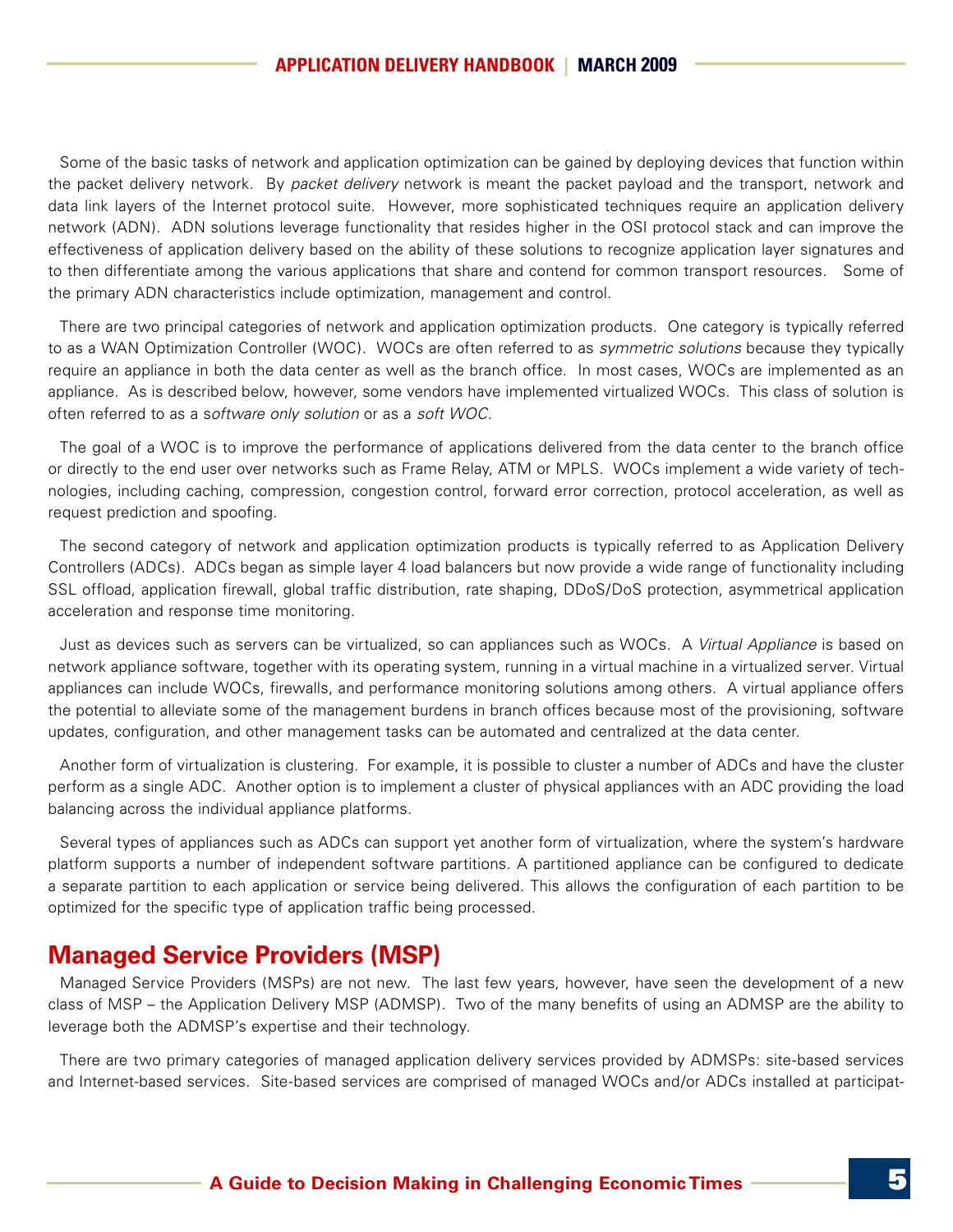ing enterprise sites. The application optimization service may be offered as an optional add-on to a WAN service or as a standalone service that can run over WAN services provided by a third party. Where the application delivery service is bundled with a managed router and WAN service, both the WOC and the WAN router would be deployed and managed by the same MSP.

Whether implemented in a do-it-yourself (DIY) manner or via site-based services, the traditional classes of application delivery solutions (ADC, WOC, soft WOC) were designed to address application performance issues at both the client and server endpoints. These solutions make the assumption that performance characteristics within the WAN itself are not optimizable because they are determined by the relatively static service parameters controlled by the WAN service provider. This assumption is reasonable in the case of private WAN services. However, this assumption does not apply to enterprise application traffic that transits the Internet because there are significant opportunities to optimize performance within the Internet itself based on Application Delivery Services (ADSs).

An ADS is an Internet-based services that focuses on the acceleration of the increasing number of applications that traverse the Internet. Ensuring acceptable application performance over the Internet is difficult because the Internet is a network of networks and the only service providers that get paid to carry Internet traffic are the providers of the first and last mile services. All of the service providers that carry traffic between the first and last mile do so without compensation. One of the affects of this business model is that there tends to be availability and performance bottlenecks at the peering points. Another affect is that since there is not a single, end-to-end provider, service level agreements (SLAs) for the availability and performance of the Internet are not available.

An ADS leverages service provider resources that are distributed throughout the Internet in order to optimize the performance, security, reliability, and visibility of the enterprise's Internet traffic. All client requests to the application's origin server in the data center are redirected via DNS to an ADS server in a nearby point of presence (PoP). This edge server then optimizes the traffic flow to the ADS server closest to the data center's origin server.

#### **Management**

Part of the challenge facing IT organizations, and another reason for the mandate to have CIOs drive a transformation of the IT organization, is the organizational dynamic that exists inside of many IT organizations. Part of that organizational dynamic is that less than half of IT organizations indicate that there is a cooperative relationship between their application development organization and their network organization. Another part of the dynamic is that ineffective management processes are one of the biggest impediments to effective application delivery.

There are a number of management tasks that are essential to successful application delivery. As noted, one of the key challenges associated with ensuring acceptable application delivery is that in the vast majority of instances it is the end user, and not the IT organization, the first notices application degradation. As such, the ability to have end-to-end visibility is a minimum management requirement. In this context, *end-to-end visibility* refers to the ability of the IT organization to examine every component of IT that impacts communications once users hit ENTER or click the mouse button when they receive a response from an application. IT organizations that are looking to deploy a tool to provide end-to-end visibility should evaluate these solutions using a broad set of selection criteria.

The port 80 black hole creates a management and a control challenge. Port 80 is the port that servers listen to while expecting to receive data from Web clients. As a result, a firewall can't block port 80 without eliminating much of the traffic on which a business may depend. Taking advantage of this fact, many applications will port-hop to port 80 when their normally assigned ports are blocked by a firewall. This behavior creates what is referred to as the *port 80 black hole*. Well-known applications that do port hoping include AOL's instant messaging (AIM), Skype and applications based on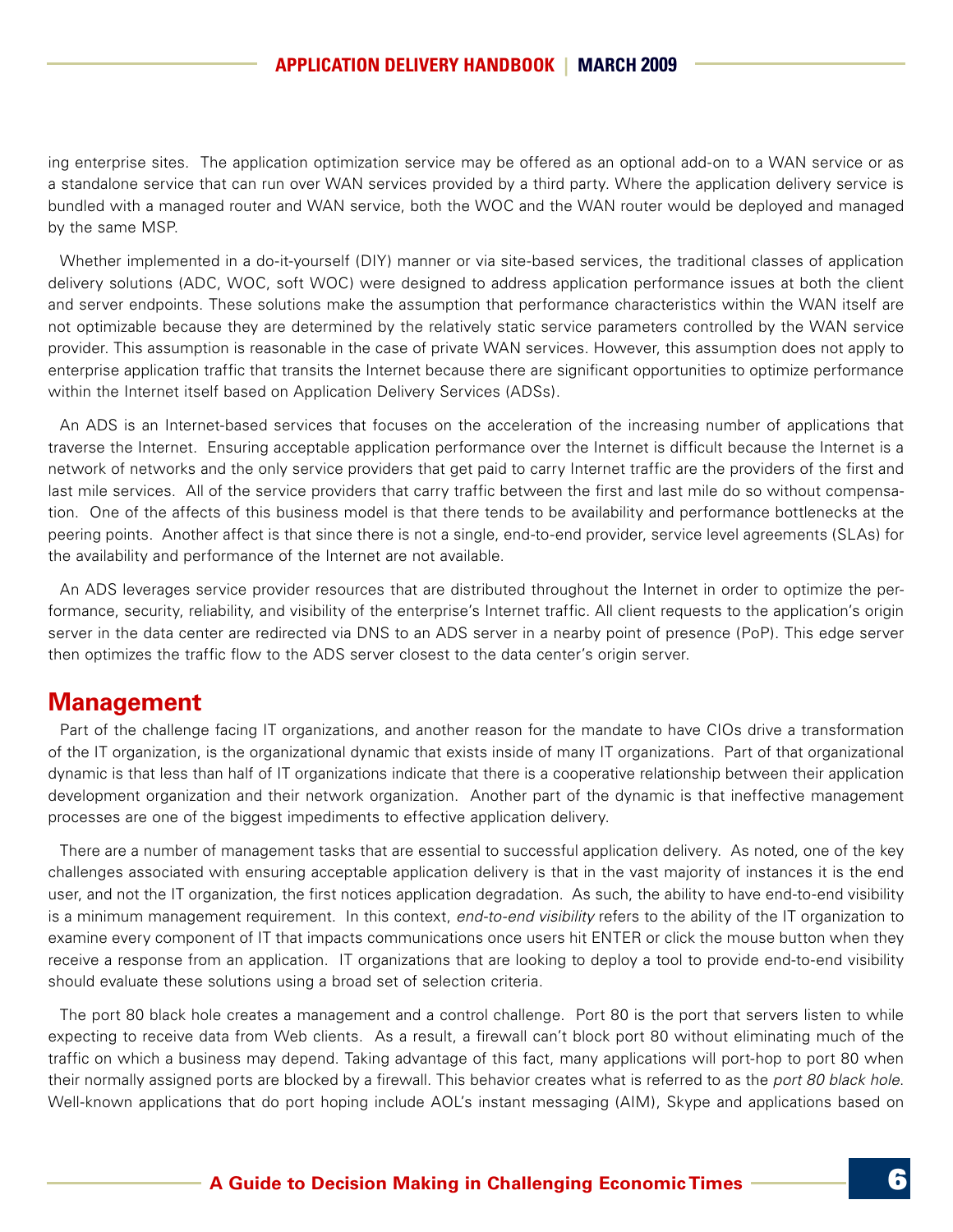the Financial Information eXchange (FIX) protocol. Just looking at these three examples, the port 80 black hole creates issues relative to:

- Security AIM can carry viruses and worms
- Compliance In some instances, regulations require that IMs must be archived
- Legal The file sharing enabled by Skype can be against the law
- Performance  $-$  FIX based applications can be very time sensitive

The traditional approach that most IT organizations have taken relative to network and application alarming is to set static threshold alarms. One of the problems with static threshold alarms is that most IT organizations set them at a high value. As a result, most IT organizations miss the majority of alarms. An alternative approach is referred to as proactive alarms or analytics. The goal of analytics is to automatically identify and report on possible problems in real time so that organizations can eliminate the problems before they impact users. One key concept of proactive alarming is that it takes the concepts of baselining and applies these concepts to real-time operations. One of the key selection criteria for an analytics solution is that the solution needs to be able to baseline the network to identify normal patterns and then identify in real time a variety of types of changes in network traffic.

As mentioned, one of the technologies that can be used to better integrate planning and operations is route analytics. From an ongoing management and operations perspective, the goal of route analytics is to provide visibility, analysis and diagnosis of the issues that occur at the routing layer. A route analytics solution achieves this goal by providing an understanding of precisely how IP networks deliver application traffic. This requires the creation and maintenance of a map of network-wide routes and of all of the IP traffic flows that traverse these routes. This in turn means that a route analytics solution must be able to record every change in the traffic paths as controlled and notified by IP routing protocols. One of the key selection criteria that an IT organization should look at when selecting a route analytics solution is the breadth of routing protocol coverage that the solution provides.

## **Application Performance Management**

Application performance management (APM) is a relatively new management discipline. The newness of APM is attested to by the fact that ITIL has yet to create a framework for APM. Successful APM requires a holistic approach based on integrated management of both the application itself as well as the end-to-end IT infrastructure. This approach must focus on the experience of the end user of the application or service and must address most, if not all, of the following aspects of management:

- Adoption of service level agreements (SLAs) for at least a handful of key applications and services.
- End-to-end monitoring of all end user transactions.
- Automatic discovery of all the elements in the IT infrastructure that support the key applications and services. These are referred to as The Key Elements.
- Establishing performance objectives for The Key Elements.
- Proactive and predictive monitoring of The Key Elements.
- Prioritizing outages and other incidents based on potential business impact.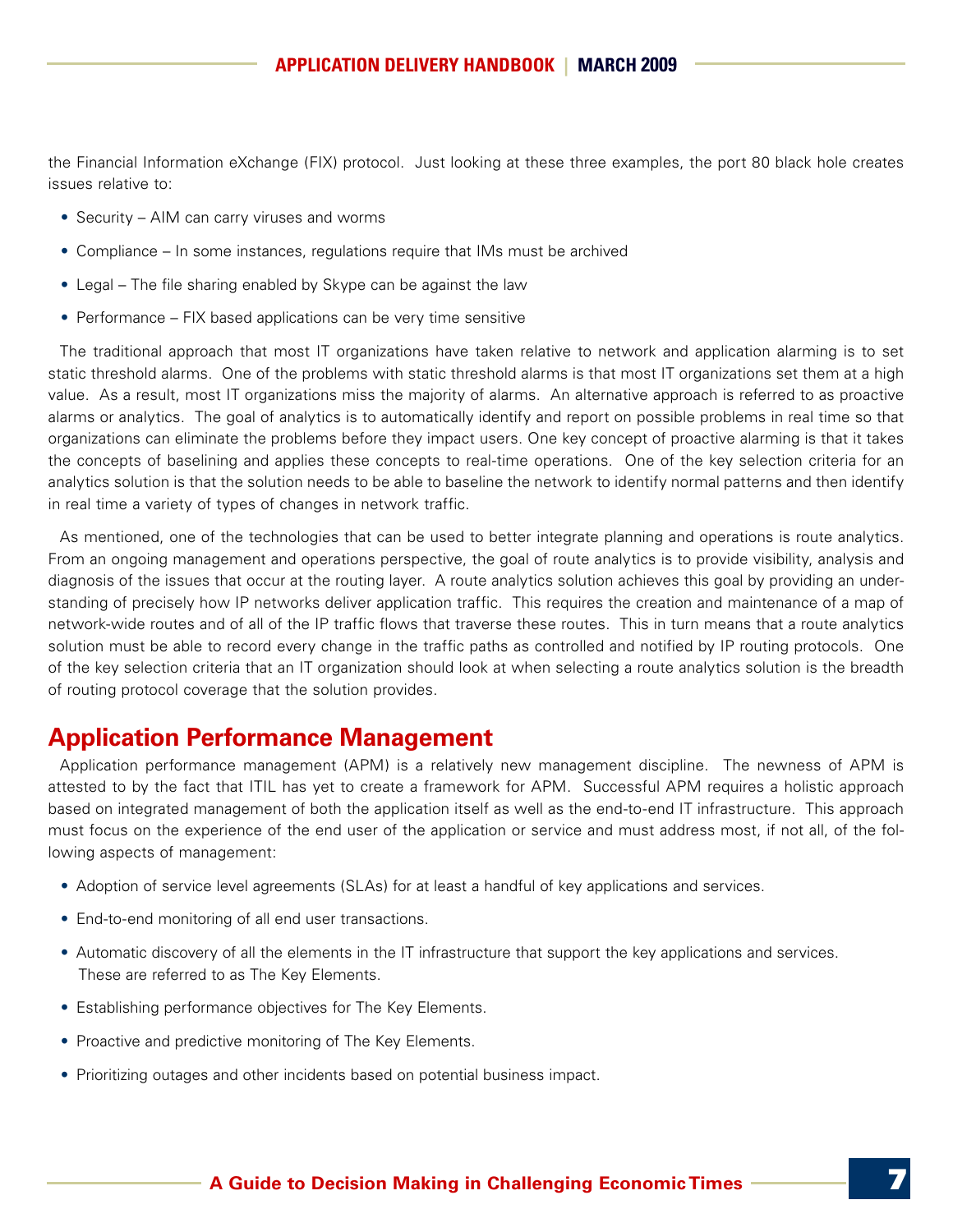- Triage and root cause analysis applied at both the application and infrastructure levels.
- • Automated generation of performance dashboards and historical reports to allow both IT and business managers to gain insight into SLA compliance and performance trends.

#### **Automation**

The automation of management tasks is a critical topic for multiple reasons. One reason is that the majority of IT capital and personnel resources are consumed maintaining the status quo and this percentage increases every year as more functionality is added to the IT infrastructure. The second reason is that performing repetitive, time-consuming tasks is error prone. Automation has the potential to reduce the amount of resources consumed by management tasks and simultaneously to improve the quality associated with those tasks.

Some of the tasks that it makes the most sense to automate include:

- Configuration Management
- Event Management
- Service Level Management
- Security Management

### **Control**

To effectively control both how applications perform, as well as who has access to which applications, IT organizations must be able to utilize the following functionality:

#### **• Route optimization**

The goal of route optimization is to make intelligent decisions relative to how traffic is routed through an IP network. Route optimization is an integral part of an Internet-based service from an ADMSP. Route optimization can also be applied by IT organizations whenever there is the possibility of multiple paths from between end points.

#### **• SSL VPN Gateways**

One of the purposes of an SSL VPN gateway is to communicate directly with both the user's browser and the target applications and enable communications between the two. Another purpose of the SSL VPN gateway is to control both access and actions based on the user and the endpoint device. IT organizations should evaluate SSL VPN gateways based on a variety of selection criteria.

#### **• Traffic Management and QoS**

Traffic Management refers to the ability of the network to provide preferential treatment to certain classes of traffic. It is required in those situations in which bandwidth is scarce, and where there are one or more delay-sensitive, business-critical applications.

#### **• Next Generation WAN Firewall**

In order to overcome challenges such as the previously mentioned Port 80 Black Hole, a new generation of WAN firewall is required. IT organizations should evaluate next generation firewalls based on a variety of selection criteria.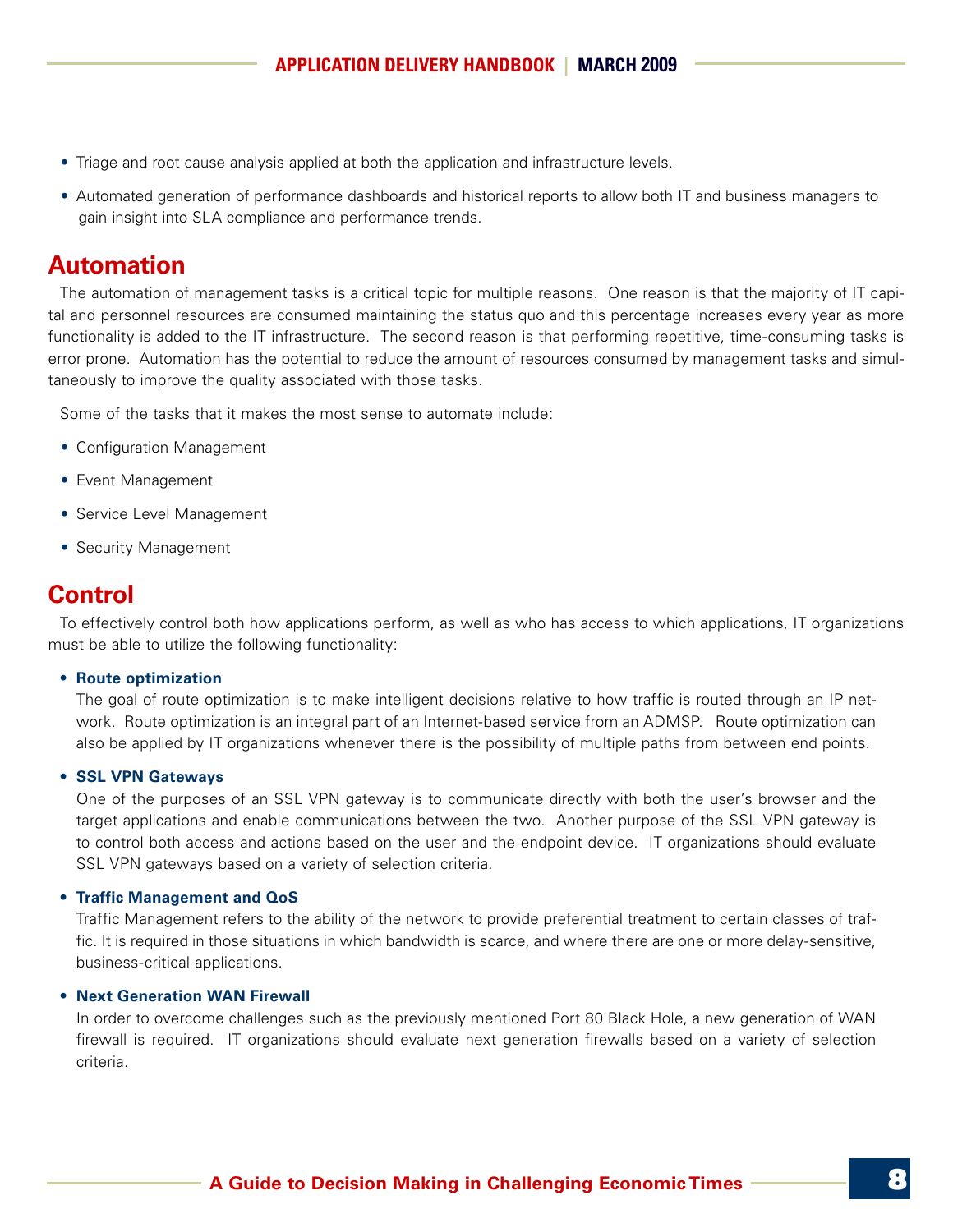#### **The Road Ahead**

As previously noted, there are a number of factors the make ensuring acceptable application delivery difficult; e.g., the deployment of chatty protocols, the centralization of IT resources, the use of new highly-distributed, application architectures. These factors are not going away anytime soon. In addition, there are a number of emerging challenges that will further complicate the task of ensuring acceptable application delivery. It is not possible to state with certainty which challenges will impact a particular IT organization twelve to eighteen months from now. It is, however, possible to state with certainty that all IT organizations will be impacted by change in that time frame.

One example of the type of changes that are likely to impact most IT organization is that in the not too distant future it will be common for a user in a branch office to utilize a virtualized desktop. That user will likely access the branch office router over a virtual LAN (VLAN). However, in addition to routing, that branch office router may also host virtual machines that support a variety of applications and/or Web services. In addition, since the deployment of WAN Optimization Controllers (WOCs) is increasing, in the near future it will be much more likely than it is today that the data flow within the branch office transits a WOC before it hits the WAN. However, this may not be the traditional WOC. For example, in addition to providing standard WOC functions such as caching, compression and protocol acceleration, this WOC will also host virtual machines that provide network services such as DNS and DHCP. Given the ever-increasing concern about security, in the near future it will be even more likely than it is today that there will also be a firewall in the branch office. This may be a traditional firewall, or firewall software running on a virtualized machine, possibly inside either the router or the WOC.

The data flow next transits a WAN link that today is almost always a terrestrial link. However, for both backup and performance reasons, we will see the deployment of 3G links that have delay characteristics that will further exacerbate the WAN performance issues. Upon entering the data center, the traffic hits a virtualized ADC. After transiting the ADC, the next step for the traffic is to transit a number of virtualized web servers, application servers and database server, each of which may or may not be isolated from each other by virtualized firewalls. When the application requires data it gets it from a pool of virtualized storage.

Virtualization, however, is not the only emerging technology that will complicate application delivery. New application architectures such as a Service-Oriented Architecture (SOA) with Web services and Web 2.0 will also complicate application delivery. In a Web services-based application, the Web services that comprise the application typically run on servers that are housed within multiple data centers. In many instances, at least some of these Web services reside in data centers owned by a company's partners, customers and suppliers. As a result, the IT organization has little insight into, or control over, what is happening in those data centers. In addition, the WAN impacts multiple traffic flows and hence has a greater overall impact on the performance of a Web services-based application that it does on the performance of an n-tier application.

Many IT professionals associate the phrase Web 2.0 with social networking sites such as MySpace. While that is reasonable, one of the most concrete aspects of Web 2.0 is not what it does, but the fact that Web 2.0 applications are typically constructed by aggregating other applications together. This has become such a common concept that a new term, mashup, has been coined to describe it. According to Wikipedia, a mashup is a web application that combines data from more than one source into a single integrated tool.

Mashups are powerful but challenging. When you have an application that calls on another application that is designed, controlled and operated by another organization, you have given up virtually all visibility and control over that piece of your overall application. If there is an availability or performance problem, in many cases you have little recourse other than to wait for the problem to go away.